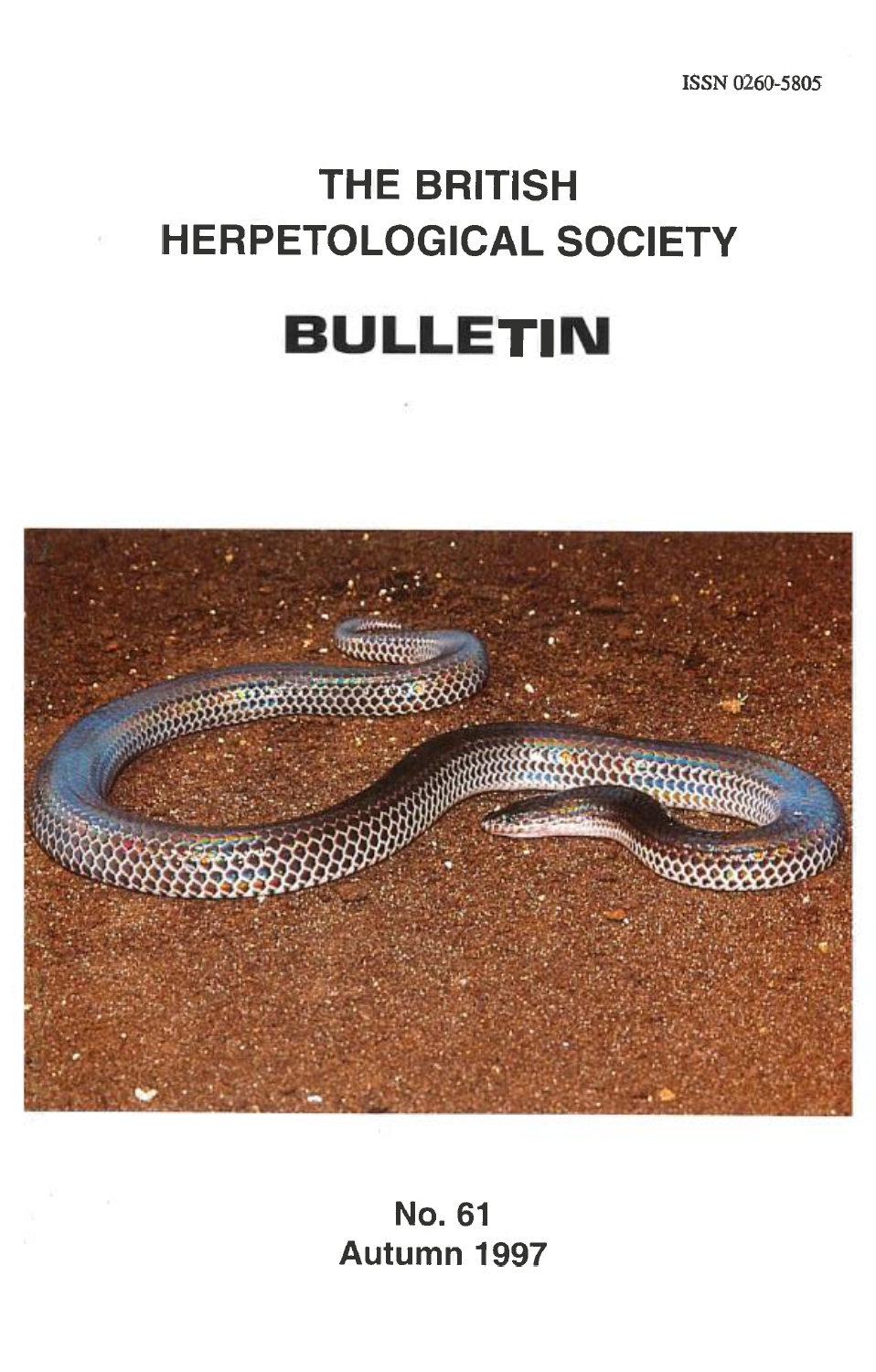## **THE SUCCESSFUI, BREEDING OF THE SUNBEAM SNAKE**  *XENOPELTIS UNICOLOR* **REINWARDT, 1826 AT CHESTER ZOO**

#### ISOLDE McGEORGE

#### *North of England Zoological Society, Upton, Chester CH2 ILH*

## **ABSTRACT**

Relatively little information has previously been published regarding the Sunbeam Snake *Xenopeltis unicolor in* a captive environment. This is an account of the reproductive husbandry of *X. unicolor* spanning a six year period from 1988-1994.

#### INTRODUCTION

The family Xenopeltidae is represented by only one species, the Sunbeam Snake, also known as the Rainbow Snake and Iridescent Earth Snake. The name *Xenopeltis unicolor*  originates from a combination of Greek and Latin, the former referring to the generic epithet *Xeno* with *pelta* meaning 'strange skin' and the latter referring to the specific name *unicolor,* being 'of one colour', whether it be black, dark brown or tan. The highly polished scales, when reflected in the light, give the snake a glossy purple-blue iridescence. The Sunbeam Snake is commonly found throughout South-East Asia from Burma to Southern China, extending to the Indonesian Islands. It is a shy, secretive animal of nocturnal habit. It is well adapted to its fossorial existence with its cylindrical body, flat, shovel-shaped head, strongly rounded jaws and small eyes.

There is relatively little published information on the Sunbeam Snake but herpetological notes have been provided by Hindley (1987), Tiwari (1992), Cox (1993) and Beardsley (1994).

This is the first full account of the successful maintenance and breeding of this species in a zoo.

#### **Housing and Maintenance**

On 22 December, 1985 a wild-caught male *X. unicolor,* approximately 1.0m in length, arrived in the collection. He was housed off-show in an enclosure measuring 91.5 x 30.5 x 38 cm with a front sliding glass door which allowed natural, although subdued, daylight to filter through. This tank was kept in a space-heated environment where the temperature remained fairly constant throughout the spring and summer, fluctuating in any one 24 hour period from the mean daily temperature by no more than -2°C at night. A standard 25W incandescent luminaire was used as a source of light and supplementary heat. A temperature of 28-30°C was achieved between the light bulb and the coldest spot in the enclosure. In the autumn and winter, the temperature gradient dropped down slightly to 24-26°C. A high humidity is not considered to be a critical maintenance requirement and the enclosure was maintained at *ca* 50% RH. A plastic open-topped container filled with moist sphagnum moss was placed at one end of the enclosure for the male to burrow into. Water was provided in a shallow dish, 17cm diameter x 2cm deep. However, drinking was observed on only one occasion in the early evening. There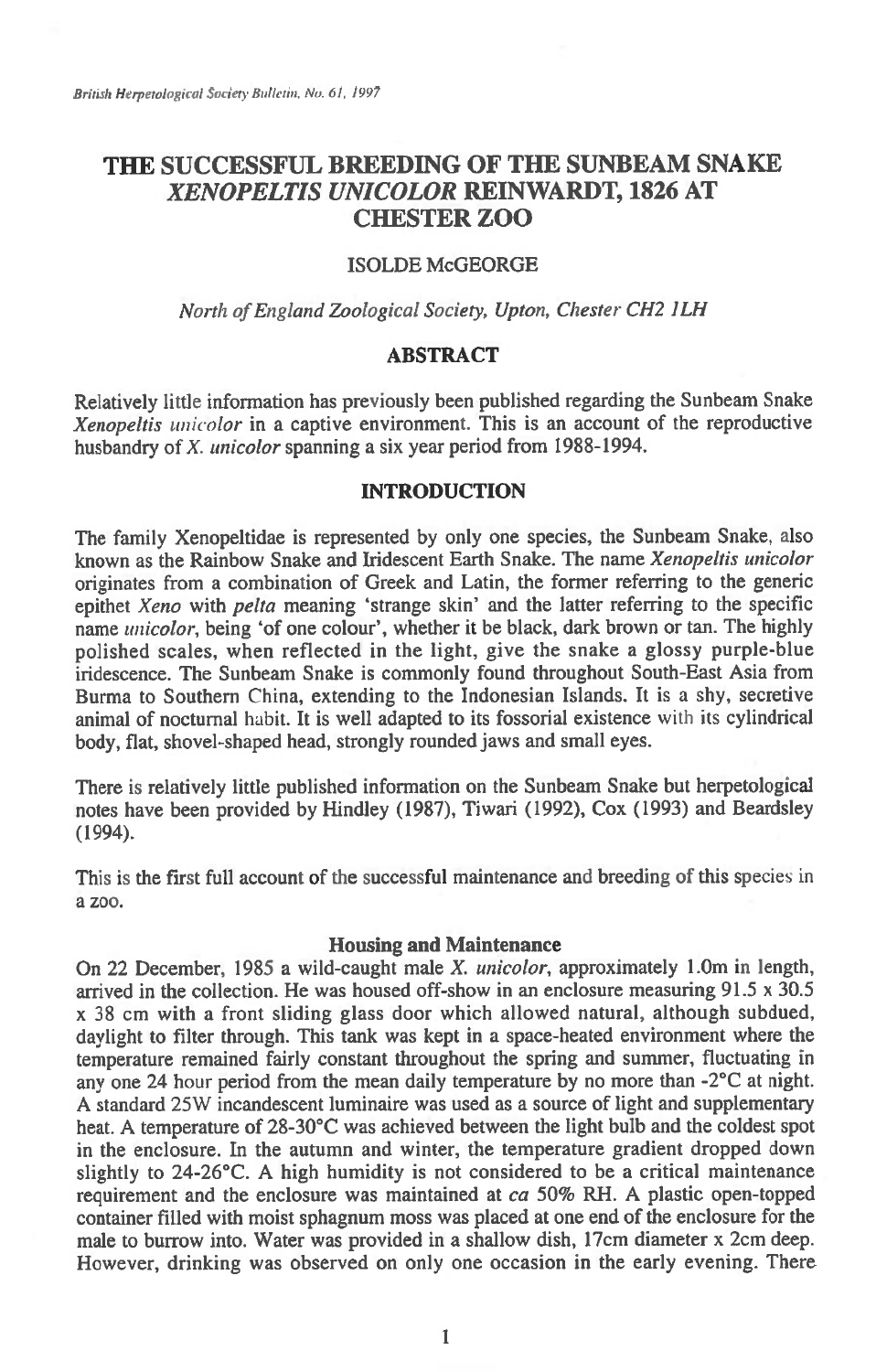**appear to be no other published observations on the drinking habits of this secretive species. The male fed readily on freshly-killed adult mice which were offered once weekly.** 

### **Mating**

**On 21 December, 1988 a wild-caught female** *X. unicolor* **was presented to the collection by another zoological institution. The female was held in isolation and routinely checked for internal and external parasitic infection, but none were diagnosed. She was maintained separately under the same conditions as the male. After eight weeks (during which time she accepted freshly killed adult mice offered each week) she was introduced to the male. She was slightly shorter in length and girth than the male and his dorsal surface was a strong chocolate brown versus her reddish tan coloration. Both snakes had the characteristic highly-polished white ventral scales.** 

**On 15 February, 1989 the male (which had spent a solitary existence for the previous three years) responded immediately to the stimulus of the female presented before him. The male, when routinely handled, often moved in a jerky springy action, sometimes flinging his head from side to side. His reaction to the female showed a similar motion but was greatly accentuated. Thereafter, handling the male at any time would provoke a mating response. Handling evidently duplicates in some way the sexual stimulation provided by the female (although there remains the possibility that handling triggers a sexual response through stimulating a memory of an earlier encounter With a female).** 

**As well as jerking, his whole body would shudder and a lot of** intermittent **body contact was initially observed between them. They then retired into the** sphagnum **moss hide-box and it is assumed that copulation took place out of sight. Periodically the snakes were separated and reintroduced to promote sexual activity. An additional sphagnum moss container was provided but both snakes preferred to share one box.** 

## **Oviposition**

**In February. 1990 the female refused food and was rarely seen out of the hide-box. On 13 April a hard, round yellow egg was discarded by the female which was identified as an infertile or 'slug' egg. The egg measured** *ca* **2.7 x 1.4cm. The male** was **immediately removed and on 20 April — the day after the female shed her skin — she laid twelve white oval-shaped eggs in the centre of the sphagnum moss box, each weighing between 10 and 13g. Four days after oviposition, the female resumed feeding.** 

### **Eggs and Incubation**

**There was a considerable variation in the physical dimensions of the eggs. The smallest of the eggs measured 3.8 x 2.5cm and the largest egg measured 4.3 x 2.9cm. All of the eggs were placed in a well-ventilated plastic box measuring 44.5 x 28 x 12.5cm with a transparent lid so their progress could be monitored without disturbance to the eggs. The box, after sterilisation with `Pevidine' (a proprietary brand of iodine-based antibacterial solution), was half-filled with medium grade vermiculite mixed in a 1:1 ratio by weight with tepid water. The box was pre-incubated without the eggs to bring it up to the required temperature (see below). Each egg was then placed in an indentation made in the vermiculite to allow proper air circulation around each of the eggs. A hygrometer was placed in the centre of the box to check humidity levels. Humidity remained fairly constant throughout the incubation period at 95-100% RH. When humidity dropped to 95%, additional water at incubation temperature was added to the four corners of the box, remote from the eggs; but this** was **only necessary once, near the end of the incubation period.**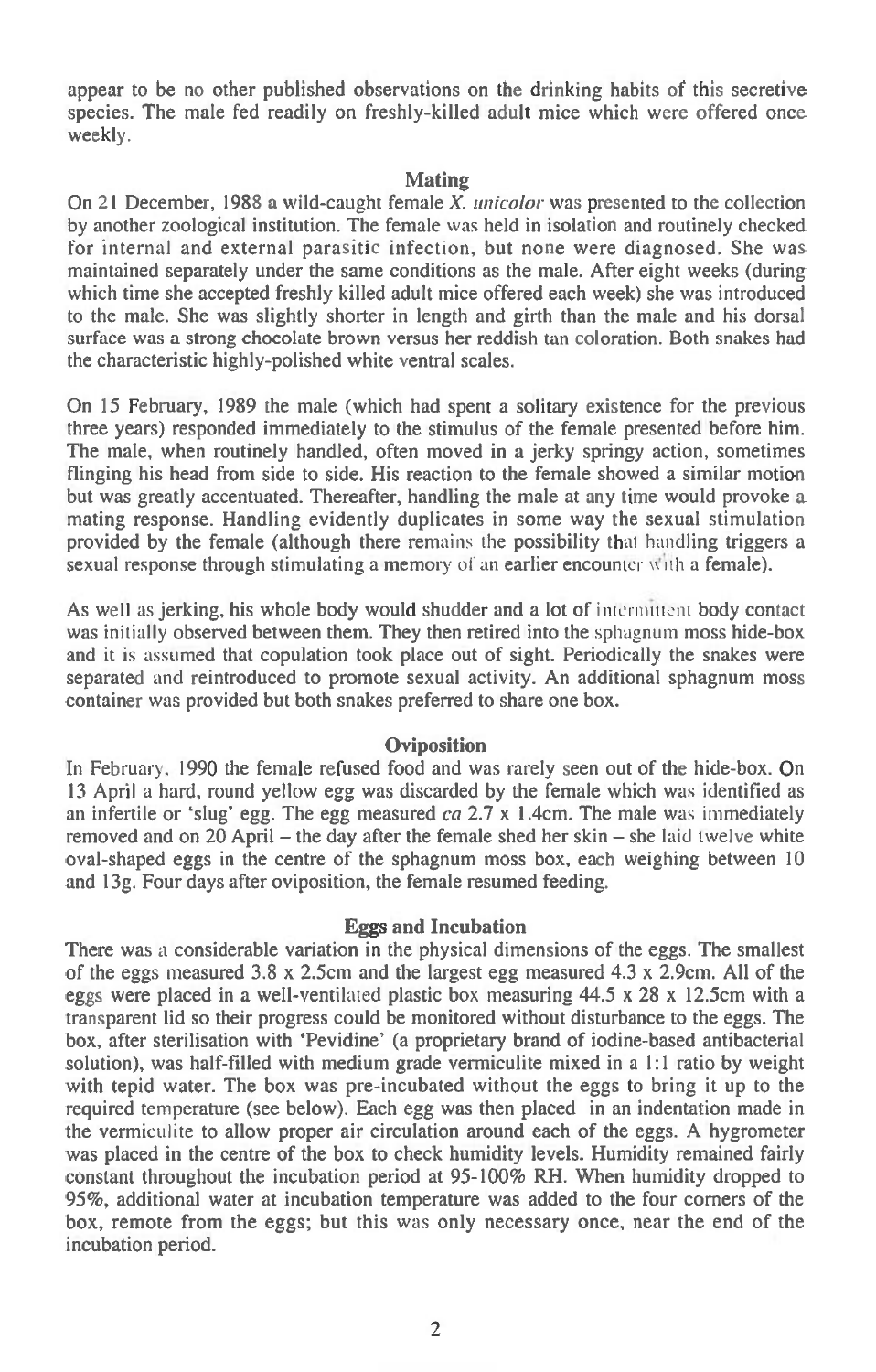To minimise the risk of loss through interference, only one egg was selected to be weighed throughout incubation to see how much weight was gained or lost. This egg was weighed at 19.00 hours once per week and on the same day, or as close to this schedule as was practicable.

The box was then placed on a shelf in a space-heated room where the temperature fluctuated between 28-30°C and the room was lit artificially by a 2m long white fluorescent tube of domestic specification. General experience indicates that light is not a controlling factor in egg development, although one assumes that natural light would normally be largely excluded.

## **Hatching**

On 5 July, after seventy-six days incubation, one egg was split and the neonate emerged later that day. Two more youngsters emerged on 6 July, by which time all the eggs were pipping. Four emerged on the 7 July, four on the 8 July and the last one was on the 9 July. The total success rate in terms of hatching was therefore 100%. The neonates, on emerging, immediately buried themselves into the substrate.

On hatching, the young have a distinct pink colour which gradually fades over the following weeks. By six weeks, the neck collar has undergone a full ontogenetic change to the adults' natural coloration.

All of the neonates were weighed and measured, the average length being 23cm and average weight 8.5g. There was very little embryonic residue left in the discarded eggshells which weighed between 1 and 3g each. The neonates were housed individually in small plastic boxes with a dry newspaper substrate for the young to burrow under and a heavy drinking pot to prevent spillage during the young snakes' burrowing activities.

## **Post Oviposition**

**The** female was kept isolated from the male from the time the eggs were laid in April until October, 1990. By the time she had fed sufficiently and, upon superficial observation, had regained all of the body weight she had lost during the gestation period.

## **Further Matings**

Apart from the male's initial excitement at the presence of the female in his territory, no copulation was observed on subsequent introductions. The familiar regime of introduction and withdrawal of the female to the male was followed as before. It was not until January, 1992 that the female refused to feed again and was visibly gaining in girth. The female was removed from the enclosure and on 5 April she laid thirteen eggs in the sphagnum moss box. Two days after oviposition, the female resumed feeding. This second batch of eggs was incubated with the same general protocol as used for the previous clutch. Although an attempt was made to maintain the same temperature regime, due to a higher than previous external ambient temperature, there occurred a corresponding elevation in incubator temperature. As a result temperatures ranged between 29-31°C. The smallest egg measured 3.5 x 2.3cm and the largest egg measured 4.6 x 2.1cm and weighed between 12.5 and 15g.

On 7 June, after only 63 days incubation, the first youngster started to emerge. Nine more were out by the 9 June and all 13 were successfully hatched by 10 June. By the end of October the female had gained sufficient weight to be returned to the male's enclosure. Again, apart from his initial behavioural response to the return of the female, no copulation was observed.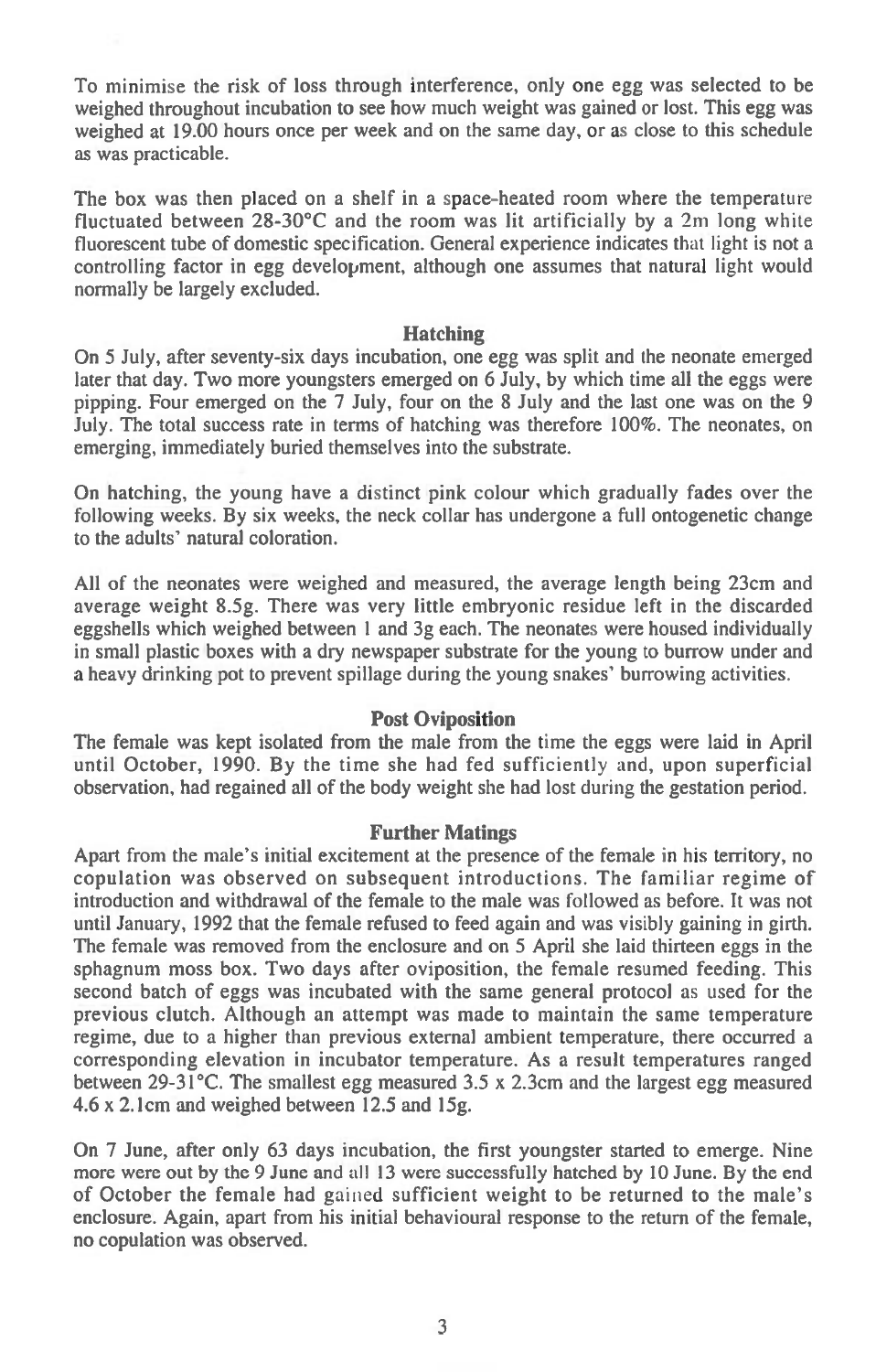

Plate 1 - Captive hatchling of Xenopeltis unicolor Photo Stephen Von Peltz



Plate 2 - Hatchling Xenopeltis unicolor. Photo Stephen Von Peltz